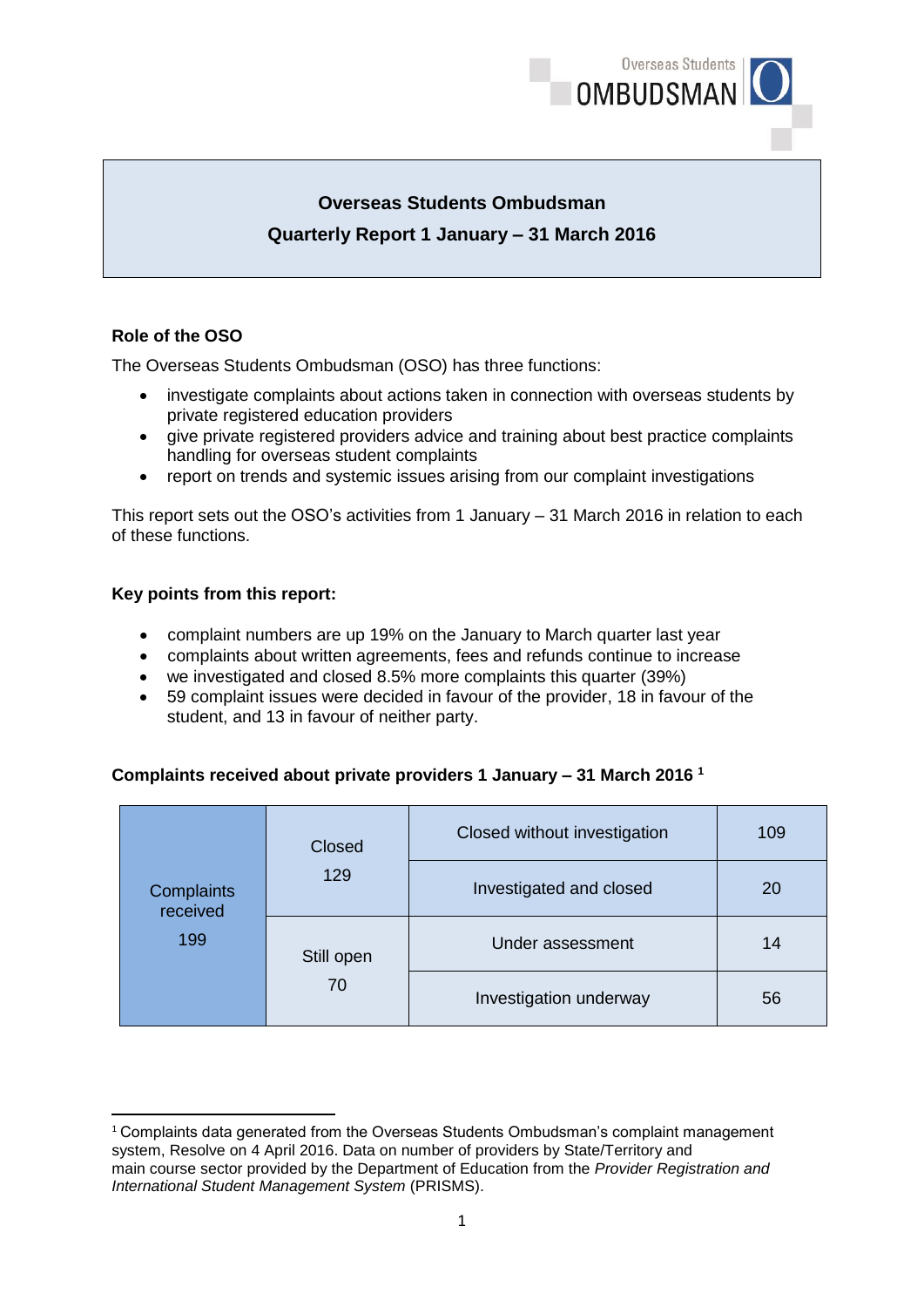

## **Complaint outcomes<sup>2</sup>**

The 76 complaints that the OSO investigated and closed during the January to March quarter raised 90 separate issues (please note: 20 complaints were received, investigated and closed within the quarter. A further 56 complaints were investigated and closed during the quarter which were received in the previous quarter). Of these 90 issues, 59 were decided in favour of the provider, 18 in favour of the student and 13 were in favour of neither party. Generally where we find in favour of neither party this is because the matter is referred back to the education provider either because the internal complaints and appeals process was not exhausted or new information has come to light that the provider agrees to consider.

The OSO finalised 194 complaints during the January to March 2016 quarter, having investigated 76 of these. We finalised 118 complaints in the quarter without contacting the provider. An investigation involves contacting the education provider to request information to help us consider the complaint. We do not investigate every complaint that we receive.

Where we are able to form a view from the documents the student provides, without contacting the education provider, it is not considered to be an 'investigation'. We are often able to form a view based on the documents, which gives the student a faster decision and saves education providers time by not having to provide documents to us.

We may also close a complaint without investigating because a student has not yet been through the education provider's internal complaints and appeals process. We usually refer students back to their provider's internal complaints and appeals process before we consider investigating.

#### **Complaint issues**

The OSO received 199 complaints and external appeals in January to March 2016 concerning 233 issues. This represents a 19% increase from the 161 complaints received in the same period the previous year (January to March 2015) and a 6.5% decrease on the last quarter (213 complaints received in October to December 2015). This shows a continuing trend of increasing complaint numbers overall whilst also reflecting the trend of receiving fewer complaints in the January to March quarter than the October to December quarter.

The top four complaint issues were: 3

- $\bullet$  Standard 3 provider refunds, fee disputes, written agreements (72)
- Standard 7 transfer between registered providers (37)
- Standard 11 attendance (20)
- $\bullet$  Standard 10 course progress (20)

Standard 3 complaints about provider refund refusals and fee disputes remain our number one complaint issue. In this quarter, standard 3 complaints increased to 36% of all complaints received compared to 28% in the October to December 2015 quarter.

**<sup>.</sup>** <sup>2</sup> Please note this analysis refers to all complaints closed in the January to March 2016 quarter, including complaints received prior to the commencement of the quarter.

<sup>3</sup> Including Standards 1 – 14 from the *National Code of Practice for Registration Authorities and Providers of Education and Training to Overseas Students 2007.*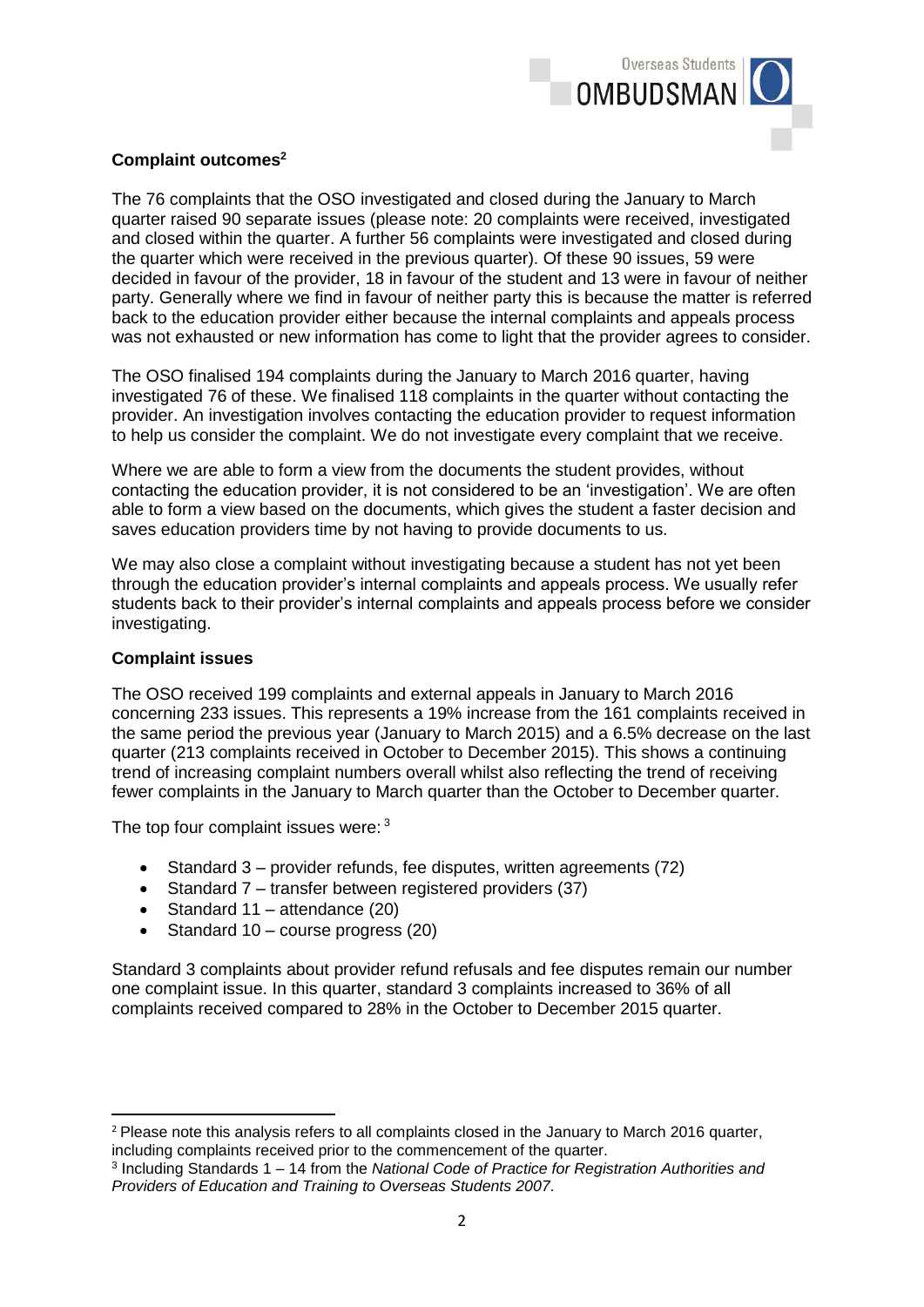

### **Complaint issues compared to previous quarters**

| <b>Issue type</b>                                                          | Jan - Mar<br>2016 | Oct - Dec<br>2015 | Jan - Mar<br>2015 |
|----------------------------------------------------------------------------|-------------------|-------------------|-------------------|
| Standard 3 - provider refund/fee dispute/written<br>agreement <sup>4</sup> | 74                | 59                | 62                |
| Standard 7 - transfer between providers                                    | 37                | 26                | 23                |
| Standard 11 - monitoring attendance                                        | 20                | 37                | 9                 |
| Standard 10 - monitoring course progress                                   | 20                | 16                | 13                |
| Standard 13 - deferring, suspending or cancelling<br>enrolment             | 18                | 14                | 6                 |
| Academic transcript                                                        | 9                 | 5                 | 3                 |
| Grades/assessment                                                          | 8                 | 15                | 10                |
| Standard 14 - staff capability, resources,<br>premises                     | 7                 | 14                | 5                 |
| Out of jurisdiction to investigate (OOJ) <sup>5</sup>                      | $\overline{7}$    | 5                 | $\overline{2}$    |
| Provider default                                                           | 5                 | $\overline{2}$    | 6                 |
| Standard 2 - student engagement before<br>enrolment                        | 4                 | 1                 | $\overline{2}$    |
| Graduation completion certificate                                          | 4                 | 3                 | $\overline{7}$    |
| Standard 12 - course credit                                                | 4                 | $\overline{2}$    | 5                 |
| <b>Overseas Student Health Cover</b>                                       | 3                 | $\overline{0}$    | $\overline{2}$    |
| Standard 8 - provider complaints and appeals<br>process                    | 3                 | 14                | 11                |
| Standard 4 - education agents                                              | $\overline{2}$    | 5                 | $\overline{2}$    |
| Standard 9 - completion within expected duration                           | $\overline{2}$    | $\overline{1}$    | $\overline{1}$    |
| Work placement/experience                                                  | $\overline{2}$    | 0                 | $\overline{2}$    |
| <b>Bullying or harassment</b>                                              | 1                 | 1                 | $\mathbf{1}$      |
| Standard 6 - student support services                                      | 1                 | 1                 | 0                 |
| Standard 1 - marketing information and practices                           | $\overline{1}$    | $\overline{2}$    | 3                 |
| Employment                                                                 | 1                 | $\overline{0}$    | $\overline{0}$    |
| <b>Discipline</b>                                                          | 0                 | 0                 | 1                 |
| Standard 5 - younger students                                              | $\overline{0}$    | $\overline{2}$    | 0                 |
| <b>TOTAL</b>                                                               | 233               | 228               | 176               |

## **1 January – 31 March 2016**

1

<sup>&</sup>lt;sup>4</sup> Of the 74 written agreement complaints received, we received and investigated 14 fee disputes and 55 refund disputes. 5 written agreement complaints were 'other'.

<sup>&</sup>lt;sup>5</sup> Out of jurisdiction means the provider was in jurisdiction but the student was out of jurisdiction because they were not on or did not previously hold a student visa or the issue complained about was out of jurisdiction e.g. discrimination, employment or privacy issues.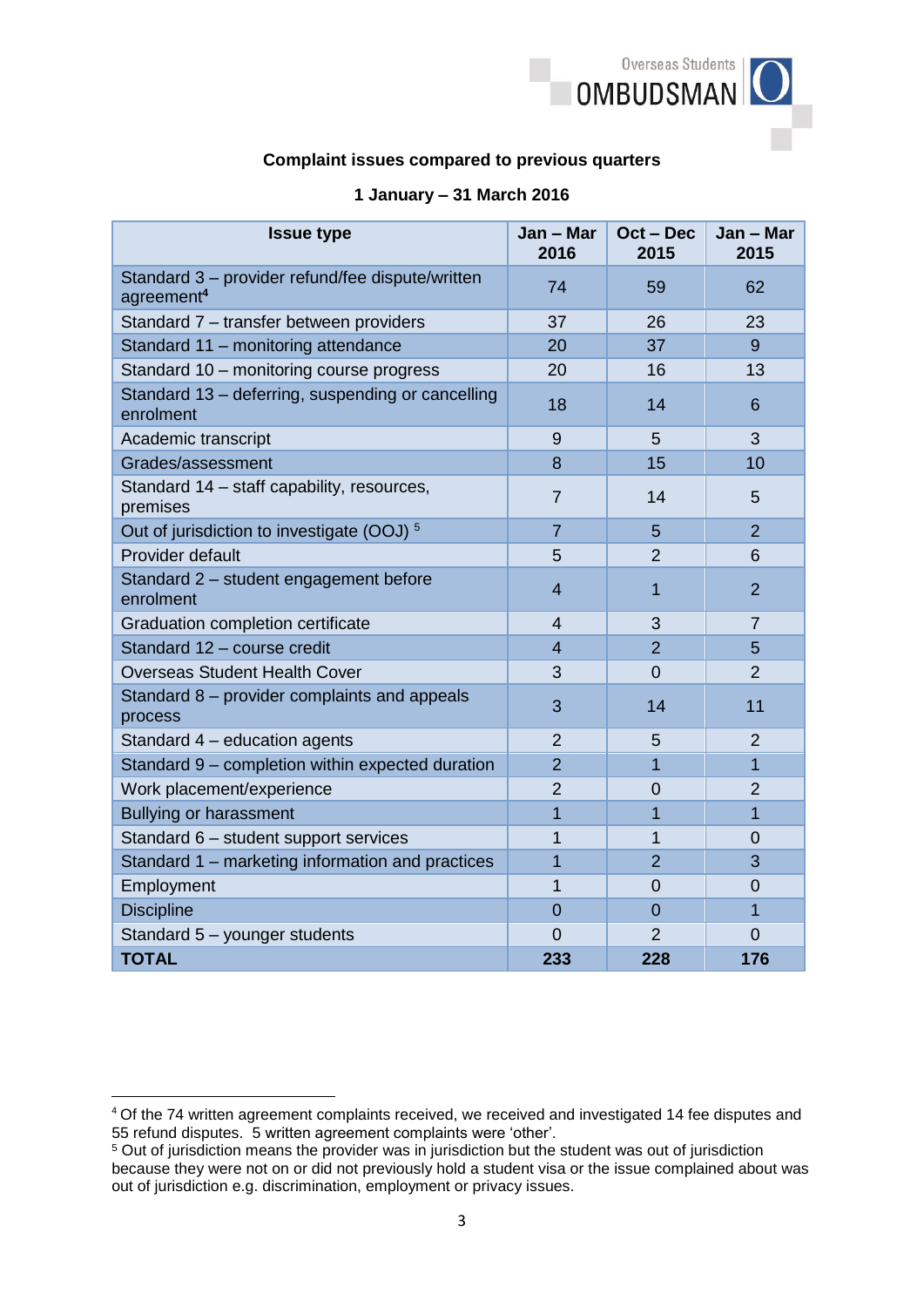

## **Complaints issues by education sector**

Most complaint investigations that we undertook and completed during the quarter related to Higher Education and Vocational Education and Training (VET) and ELICOS courses. For both Higher Education and VET complaints, standard 10 course progress monitoring and standard 11 attendance monitoring were the most common complaint issues. The number of investigations for ELICOS, Non-award and Schools were small with standard 11 attendance monitoring being the top issue for ELICOS and non-award and standard 10, course progress monitoring, being the most common issue for schools.

| <b>Sector</b>       | Jan – Mar<br>2016 | $Oct - Dec$<br>2015 | Jan – Mar<br>2015 | <b>Number of providers in</b><br><b>OSO</b> jurisdiction by<br><b>PRISMS 'main course</b><br>sector' <sup>6</sup> |
|---------------------|-------------------|---------------------|-------------------|-------------------------------------------------------------------------------------------------------------------|
| ELICOS <sup>7</sup> | 20                | 11                  | 6                 | 92                                                                                                                |
| Higher<br>Education | 24                | 27                  | 17                | 71                                                                                                                |
| Non-Award           | 8                 | $\overline{2}$      | $\Omega$          | 8                                                                                                                 |
| <b>Schools</b>      | $\overline{4}$    | 3                   | 3                 | 382                                                                                                               |
| <b>VET</b>          | 20                | 15                  | 19                | 417                                                                                                               |
| <b>TOTAL</b>        | 76                | 58                  | 45                | 970                                                                                                               |

#### **Complaints investigated and closed by education sector 76 complaints with 90 issues**

# **Issues investigated and closed – ELICOS 20 complaints with 21 issues**

| <b>Issue</b>                                                               | <b>Number of issues</b> |
|----------------------------------------------------------------------------|-------------------------|
| Standard 11 Monitoring attendance                                          | 17                      |
| Standard 3 Provider refund/fee dispute/written agreement                   |                         |
| Standard 13 Deferring, suspending or cancelling the student's<br>enrolment |                         |
| <b>Total</b>                                                               | 2 <sub>1</sub>          |

**.** 

<sup>6</sup> Excludes South Australian (SA) providers as, while they are in jurisdiction, we transfer complaint about SA providers to the SA Training Advocate, as recommended by the 2010 Baird Review.

<sup>7</sup> English Language Intensive Courses for Overseas Students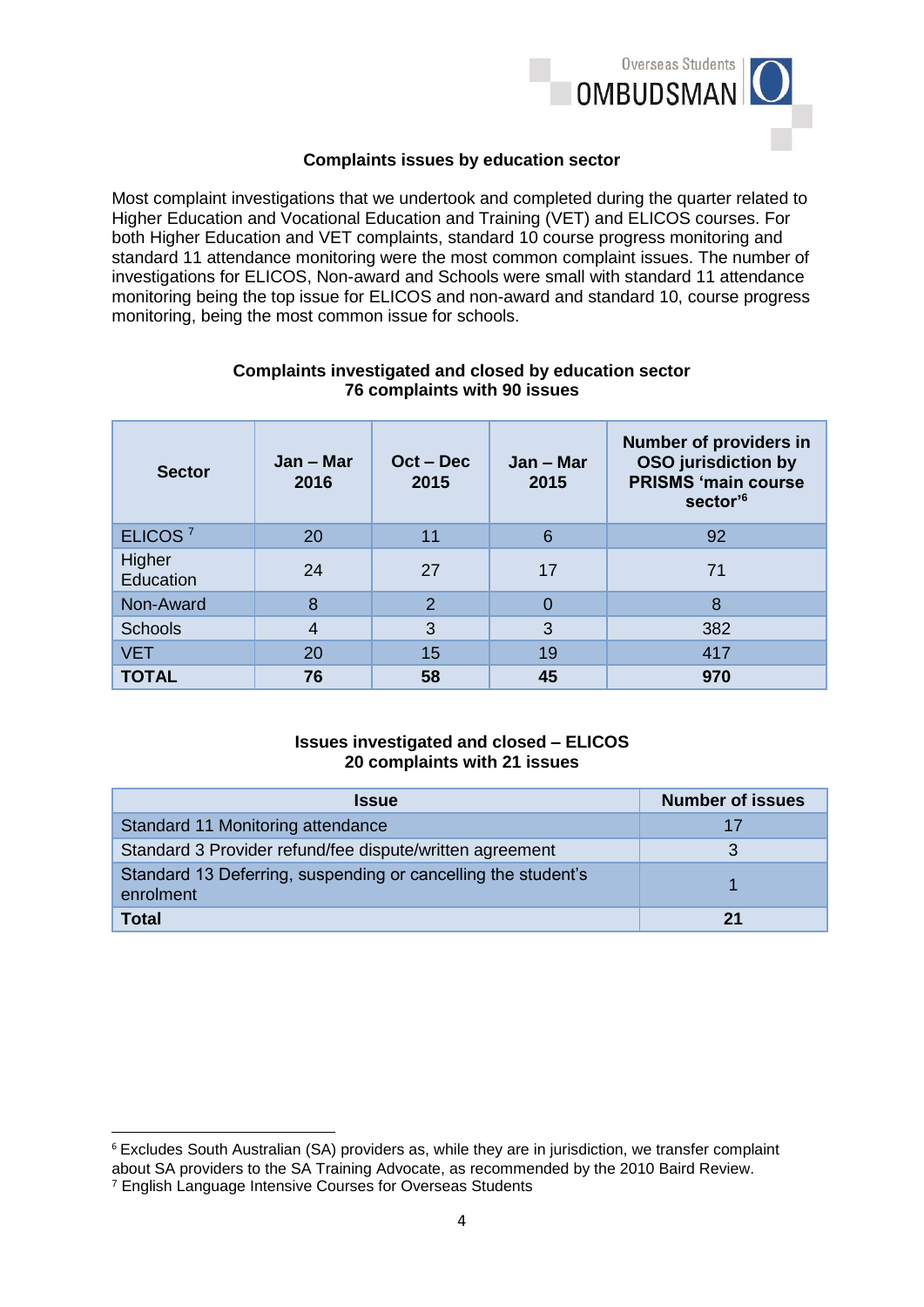

#### **Issues investigated and closed – Higher Education 24 complaints with 27 issues**

| <b>Issues</b>                                                              | <b>Number of issues</b> |
|----------------------------------------------------------------------------|-------------------------|
| Standard 10 Monitoring course progress                                     |                         |
| Standard 11 Monitoring attendance                                          | 4                       |
| Standard 7 Transfer between providers                                      | 1                       |
| Standard 3 Provider refund/fee dispute/written agreement                   | 10                      |
| Standard 13 Deferring, suspending or cancelling the student's<br>enrolment | 3                       |
| Standard 8 Provider complaints and appeals processes                       | 9                       |
| <b>Grades and assessment</b>                                               |                         |
| Academic transcript                                                        | 1                       |
| Total                                                                      | 28                      |

## **Issues investigated and closed – Non-Award 8 complaints with 8 issues**

| <b>Issues</b>                                            | <b>Number of issues</b> |
|----------------------------------------------------------|-------------------------|
| Standard 11 Monitoring attendance                        |                         |
| Standard 3 Provider refund/fee dispute/written agreement |                         |
| <b>Total</b>                                             |                         |

## **Issues investigated and closed – Schools 4 complaints with 4 issues**

| <b>Issues</b>                                            | <b>Number of issues</b> |
|----------------------------------------------------------|-------------------------|
| Standard 11 Monitoring attendance                        |                         |
| Standard 3 Provider refund/fee dispute/written agreement |                         |
| Standard 10 Monitoring course progress                   |                         |
| <b>Total</b>                                             |                         |

#### **Issues investigated and closed – VET 20 complaints with 28 issues**

| <b>Issues</b>                                                              | <b>Number of issues</b> |
|----------------------------------------------------------------------------|-------------------------|
| Standard 10 Monitoring course progress                                     |                         |
| Standard 11 Monitoring attendance                                          | 3                       |
| Standard 13 Deferring, suspending or cancelling the student's<br>enrolment | 5                       |
| Standard 14 Staff capability, resources, premises                          | 3                       |
| Standard 3 Provider refund/fee dispute/written agreement                   |                         |
| Standard 7 Transfer between providers                                      | 6                       |
| Grades and assessment                                                      |                         |
| Standard 8 Provider complaints and appeals processes                       | $\mathcal{P}$           |
| Total                                                                      |                         |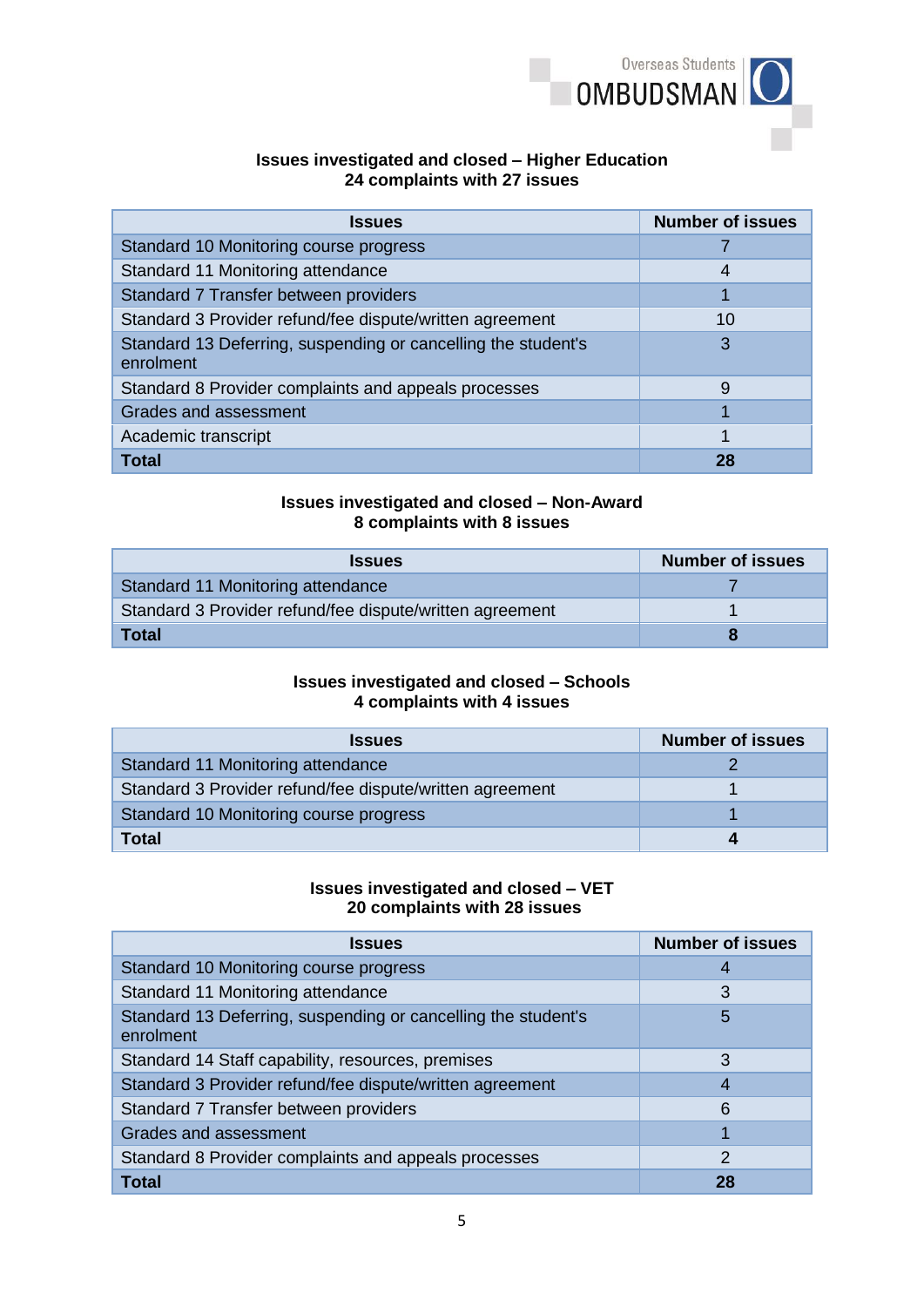

| <b>State/Territory</b>                        | Jan –<br><b>Mar 2016</b> | $Oct -$<br><b>Dec 2015</b> | $July -$<br><b>Sept</b><br>2015 | April-<br><b>June 2015</b> | <b>Number of</b><br><b>CRICOS</b><br>registered<br>providers<br>in OSO<br>jurisdictio<br>$n^8$ |
|-----------------------------------------------|--------------------------|----------------------------|---------------------------------|----------------------------|------------------------------------------------------------------------------------------------|
| <b>New South Wales</b>                        | 75                       | 89                         | 90                              | 70                         | 260                                                                                            |
| Victoria                                      | 71                       | 65                         | 76                              | 58                         | 247                                                                                            |
| Queensland                                    | 34                       | 32                         | 35                              | 21                         | 246                                                                                            |
| Western Australia                             | 13                       | 16                         | 20                              | 18                         | 82                                                                                             |
| <b>Australian Capital</b><br><b>Territory</b> | 0                        | $\overline{2}$             | $\overline{0}$                  | 3                          | 13                                                                                             |
| South Australia                               | $\overline{2}$           | $\overline{2}$             | 3                               | $\overline{2}$             | $77^9$                                                                                         |
| <b>Northern Territory</b>                     | $\Omega$                 | $\overline{2}$             | $\overline{0}$                  | 1                          | 5                                                                                              |
| <b>National</b>                               | 4                        | 5                          | 6                               | 0                          | 31                                                                                             |
| Tasmania                                      | 0                        | $\Omega$                   | $\Omega$                        | $\Omega$                   | 9                                                                                              |
| Total                                         | 199                      | 213                        | 230                             | 173                        | 970                                                                                            |

# **Complaints received by state/territory**

# **Complaints transferred by the OSO to another authority**

Under s 19ZK of the *Ombudsman Act 1976*, the OSO must transfer a complaint to another statutory complaint handler if it could be more effectively dealt with by that complaint handler.

The OSO transfers complaints about the quality of the education provider's teaching, staff or facilities to an appropriate regulator such as the Australian Skills Quality Authority (ASQA). The OSO transfers complaints about provider defaults and provider refunds in visa refusal cases to the Tuition Protection Service (TPS).

The increase in transfers to the TPS is perhaps a reflection of the increase in refund complaints we have received and the decrease in transfers to ASQA reflects a reduction in the number of complaints about quality of premises, staff and resources.

**.** 

<sup>8</sup> From PRISMS data 7 April 2016

<sup>&</sup>lt;sup>9</sup> SA providers are within our jurisdiction however we transfer complaints about SA providers to the SA Training Advocate, as recommended by the 2010 Baird Review.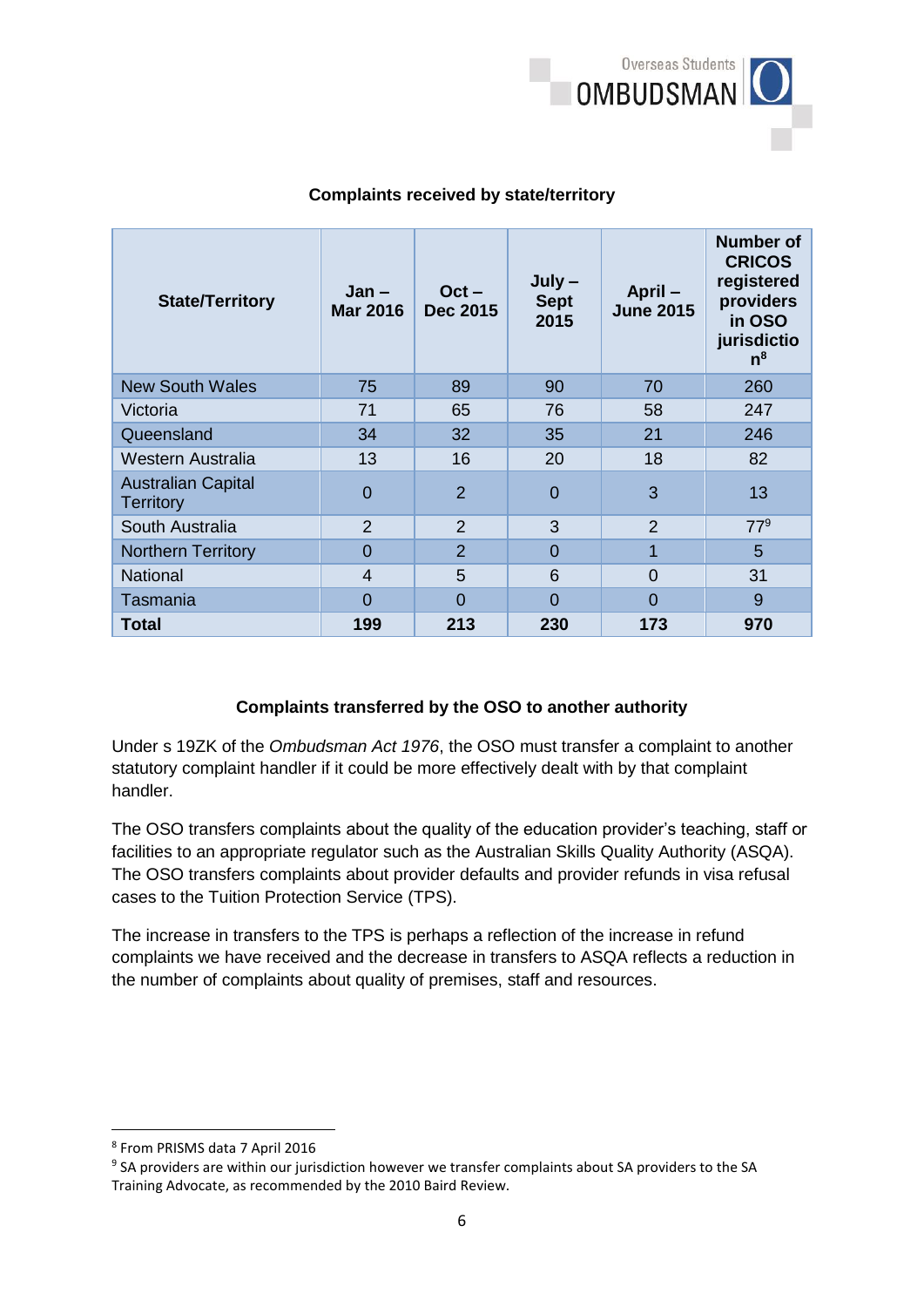

| <b>Authority</b>                                      | Jan –<br><b>Mar 2016</b> | $Oct -$<br>Dec 2015 | $July -$<br><b>Sept</b><br>2015 | $Apr -$<br><b>Jun 2015</b> |
|-------------------------------------------------------|--------------------------|---------------------|---------------------------------|----------------------------|
| <b>Australian Skills Quality Authority</b>            | 2                        | 6                   |                                 | 9                          |
| <b>Tuition Protection Service</b>                     | 22                       | 9                   |                                 |                            |
| South Australian Training Advocate                    |                          | 3                   | 4                               | 3                          |
| <b>Tertiary Education Quality Standards</b><br>Agency | 0                        | 0                   | 0                               |                            |
| Australian Human Rights Commission                    |                          | O                   | 0                               | 0                          |
| Fair Work Ombudsman                                   |                          | 0                   | $\Omega$                        | 0                          |
| <b>Total</b>                                          | 27                       | 18                  | 20                              | 19                         |

## **Complaint issues transferred under s 19ZK to another authority**

The OSO may also make disclosures under s 35A of the Act to regulatory bodies or public authorities where it is in the public interest to do so. The OSO made one disclosure during the quarter, to the Australian Skills Quality Authority, regarding a non-compliant written agreement. In this case the provider had failed to include terms and conditions about refund in its written agreement instead referring to the policy as stated in its application form. The provider did not accept our recommendation that it should refund the student in accordance with s.47E of the ESOS Act and we reported the provider to ASQA.

#### **Outreach and engagement activities**

In this quarter, the OSO:

- participated in a panel at the Australian Federation of International Students (AFIS)/Study Melbourne International Student Information Day in Melbourne
- presented on the role of the Ombudsman at the Independent Schools Council Queensland (ISCQ) orientation day
- participated in the Commonwealth, State and Territory International Education **Roundtable**
- participated on an exhibition stall at the Asia-Pacific Association for International Education conference in Melbourne
- participated on an exhibition stall at the Universities Australia conference in Canberra
- presented on the role of the OSO to the South Korean Bilateral Working Party
- participated in the New South Wales Ombudsman's University Complaint Handlers Forum
- presented to the Study Melbourne Advisory Network on four years of OSO operations and best practice complaints handling
- met with the TPS, ASQA, TEQSA, the DET and the Department of Immigration and Border Protection (DIBP).